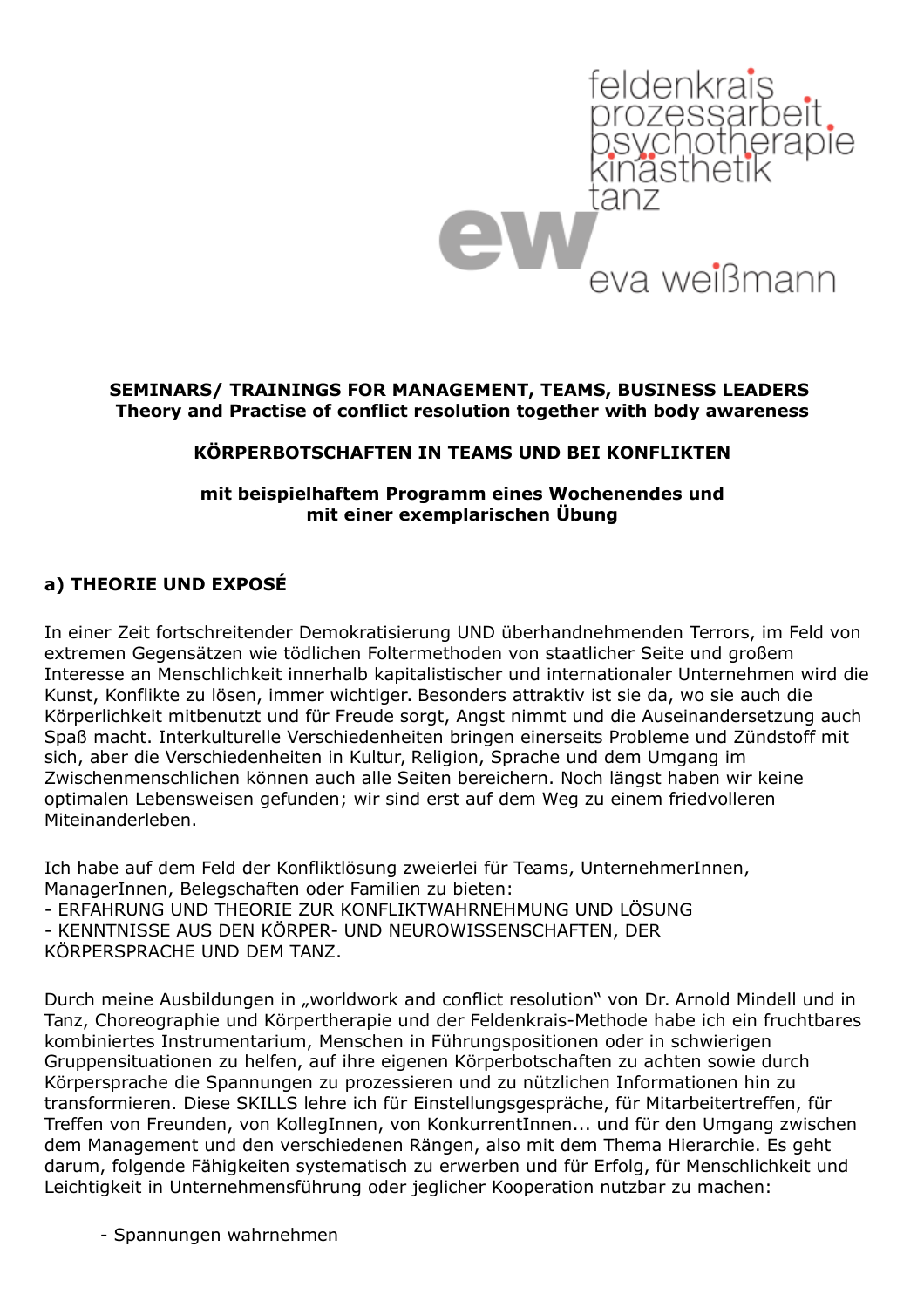- Angst anerkennen
- Signale benennen
- Stress abbauen
- zuhören und Körpersprachliches entdecken
- die gegnerischen Positionen identifizieren
- körperliche Symptome analysieren und verwerten
- sich in verschiedenen Arealen wie Bewegung, Bildern....ausdrücken
- eigene Positionen mutig und kongruent vertreten

- andere Standpunkte verstehen lernen und für den Erfolg wirtschaftlicher oder anderer Institutionen benutzen,

kurz:

- schwierige Situationen im Feld in Dialoge überführen .

Dies sind einige der wesentlichen Fertigkeiten, die UnternehmerInnen/Leitungspersonal und MitarbeiterInnen brauchen und durch theoretische Erklärungen und praktische Übungen lernen können. Besonders treffen wir im 21. Jahrhundert nicht "einfach" nur auf mehrere oder gar vielerlei Nationen innerhalb eines Unternehmens oder sonstigen Einrichtung, auch die politische Kultur, der Umgang miteinander, die Weisen der Kommunikation zeigen krasse Differenzen im Stil. Z. B. verhalten sich AsiatInnen oft extrem zurückhaltend in der Gruppe, schweigen eher, und AmerikanerInnen zeigen sich eher expressiv, impulsiv und laut. Hieraus erwachsen Mißverständnisse und Ungerechtigkeiten.

a2) Also sind Haltungen - sogenannte Metaskills - neben den Skills in einer ergebnisorientierten und ganzheitlichen Arbeitsweise entsprechend wichtig. Diese Arbeit ist keine zahme Kompromißfindung oder Mogel-Schlichtung, sondern eine Gelegenheit für jede/n Teilnehmer/In , Lust zu Auseinandersetzung und Lebendigkeit auch im Berufsleben zu erfahren. Konflikte werden durchgearbeitet und durchgespielt, so daß deutliche Änderungen in der Atmosphäre spürbar werden sowie Lernprozesse der Individuen und ein stärkeres Gemeinschaftsgefühl faßbar werden. Die Metaskills werden trainiert und praktiziert wie Techniken :

- - compassion
	- deep democracy
	- curiosity
	- Genauigkeit
	- Gelassenheit
	- "heiliger Zorn" und andere mutige Emotionen und Sensationen
	- Offenheit für die verbale Sprache, für die paralinguistische Sprache und für die Körpersprache
	- Kreativität.....

a3) The background and the fundamental principles of this art of conflict resolution comes from system theory, physics, theater play, daoism, sciences about energy and movement ( dance and medicine). Therefore the procedures are especially tough, but really working and very realistic, pleasureful and lively.

Within every individual are different sides and it is useful to integrate them into wholeness. The same situation works for groups which want to be successful and happy: Any organisation can discovcer within itself the different sides, the antidotes, the minorities, the enemies, the outsiders, the spectators, the neutral ones, the underdogs, the dictators and so on. The system theory says us that there are always different roles in the field:

- angel
- devil
- victim
- doer... AND

the roles can flow from one person to another person. We must not indentify one role with a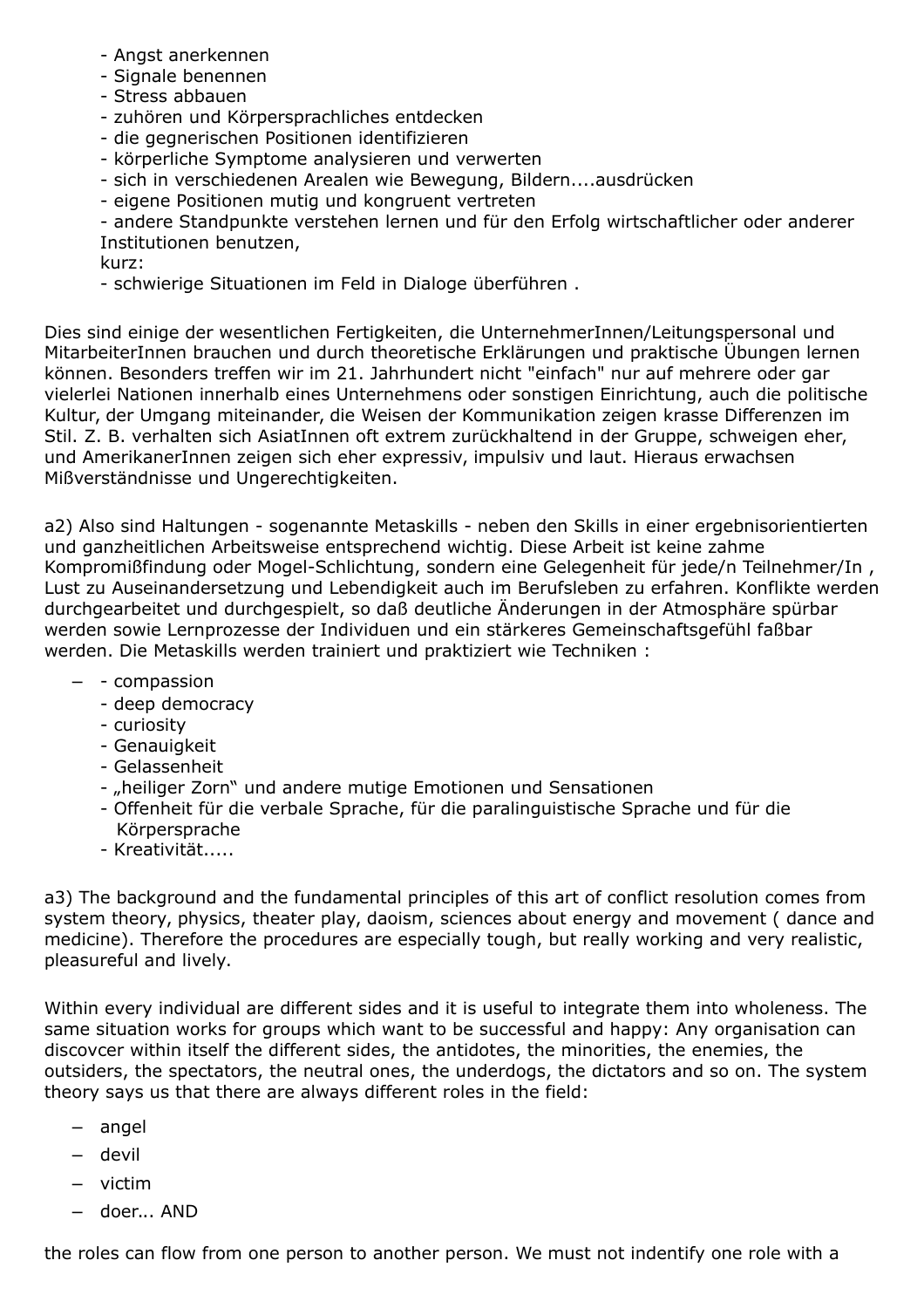fixed person and we can even actively use this phenomenon. When we step intentionally into roles which we find far away from us we often discover unexpected or unloved parts of ourselves and we can integrate and use them- so we learn the most. Maybe we gain a lot of insights, we see ourselves more realistic, we understand the other side better, we even like this "strange" role and we deepen and enjoy relationships in both environments: private home and businnes/world. The field and its tensions will change a lot during the process of realising and going through conflicts. Everybody has shadows and can learn about herself through relationships. Conflicts are normal and can be solved with knowledge about techniques and attitudes, with courage and authenticity. Through risking dialogue, honesty and working with projectinons we can built up better economy, cooperation and a more peaceful world. Peace does not mean a situation without attacks or without rage or critic,but it means our diversity and aknowledgement towards sides we do not like, it means awareness and the potential to work through painful and hindering athmospheres. Even using our emotional extreme states in a useful way brings great fruits: more warmth, closeness and health - I guess we all are longing for that. Awareness about thes states and emotions is the main step towards a better living together. It is for example especially helpfull to  $\mu$  take" the attacs we get and to look at one self where they are right.

a4) The goals of the mentioned attitudes and skills are - in comparison to some mediation methods and methods for compromises - rather supporting inner and outer learning processes of all individuals in a system and deepening the relationships within the community and the team. The goal is that everybody should integrate these capacities for future within a group and herself so everybody can at any time help herself, the others and a world which wants peace but until now does not know how to get there. After such a fundamental change the conret solutions in the "outer field" like working harder and with more pleasure, being less sick, finding more markets...are easy to find. Here are the detailed goals:

- minorities and disturbers within the group become integrated
- disavowed parts within a group or an individual will be seen and become useful
- opposit sides will go into a dialogue and so everybody can discover opposite sides within herself and transform these into a richness and wholeness
- deep connection between leadership and group
- becoming responsible for the community/ everybody gains leadership and facilitating skills
- changing the athmospheres on a deep emotional level
- learning about oneself and a fullfilled life
- developing the own potential
- being stressless, healthy and more happy.
- getting into a flow of life, where changes are normal, becoming more
- fluid and flexible

- feeling comfortable enough with conflicts and so becoming a part of that stream which leads us all towards a more easy life and the surviving of our business and the planet.

a5) For some transparence about this art work of conflict resolution and body awareness we need to study and to practise concrete ways of using and perceiving the body, the individual and the whole system. Therefore I give as well lectures about the theory as we do practical exercises within big groups, within little undergroups, for relationship work between two or three people and for inner individual work . We also learn and practise how to relax, how to perceive within the different channels with our sense organs, how we can use movement for well being , for awareness and conflict processing.Hereis a list of the methods and exercises:

- discovering the human channels and senses of perceiption and perceiving signals within these channels like pictures, pain, gestures, pitch of voice etc

- methods of expressing the field phenomena: theater, using the body and using voice
- group processes within the whole group and within little undergroups
- movement exercises and kinaesthetic sensing of movement and touch
- individual inner work- a kind of an actif meditation and working on yourself alone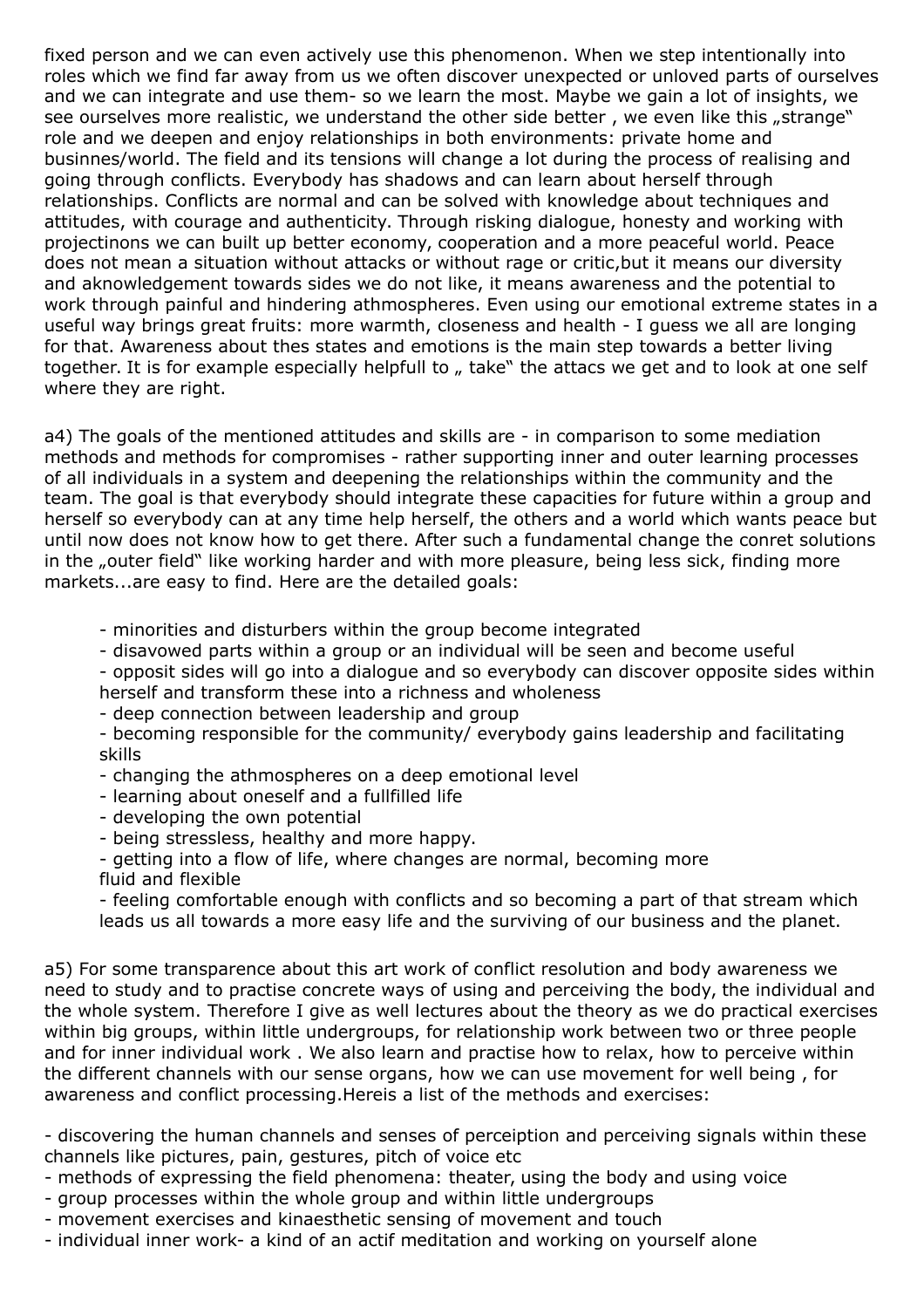- partner- and relationship exercises
- role playing, role chanching, discovering the flow of roles within a system

- identifying issues, contents and the elements underkneeth the contents: deeper emotional states which are seperating or could become ! binding

- how to be a leader, a facilitator, a metacommunmicator, a spectator, and outsider... and to use all thise positions and ranks

- exercises for leadership and for noticing what happens, what is important, how is the climate
- knowing how the victim is in the actor and the actor in the victim
- discerning hidden themes and states, forbidden stuff, identity of groups and their so called "dreaming" or " extreme states"
- working with projections
- identifying disavowed parts.

Alltogether conflict resolution with these methods and goals can become a field of development and pleasure for a whole communitiy and every individual when they had the courage to look at their hindering edges. The release of tensions and a comfortable leadership will make everybody full of hope and satisfaction.

# **b) PRACTICAL PROGRAMM**

An example for a weekend's programm/Beispiel : Abfolge und Programm eines Wochenendes

# **FIRST SESSION/FRIDAY EVENING:**

1) Dividing into groups at three places:

- a) private reason for interest towards conflict solution
- b) the reason is the job
- c) other reason

another dividing into groups :

- a) who is curious
- b) affraid
- c) other reasons/feelings

2) everybody about herself, the group leaders interest: support for less fear towards conflicts and more acknowledgement, theory

3) exercises for awareness and for opening the channels of body, voice and field for example "awareness through movement" about breath in sitting and lying on your back; sensing the breath, movements of the spine, the chaw, the throat........from there including the perceiption in further channels like

- seeing
- hearing
- relationships
- field/world

4) sharing and feedback

# **SECOND SESSION/ SATURDAY MORNING:**

Preparing and building up a group process and its most important components:

1)lecture about theory: mainly about attitudes, metaskills, focus on dream signals and body messages, a leaders knowledge and the elements which are facilitating a whole group,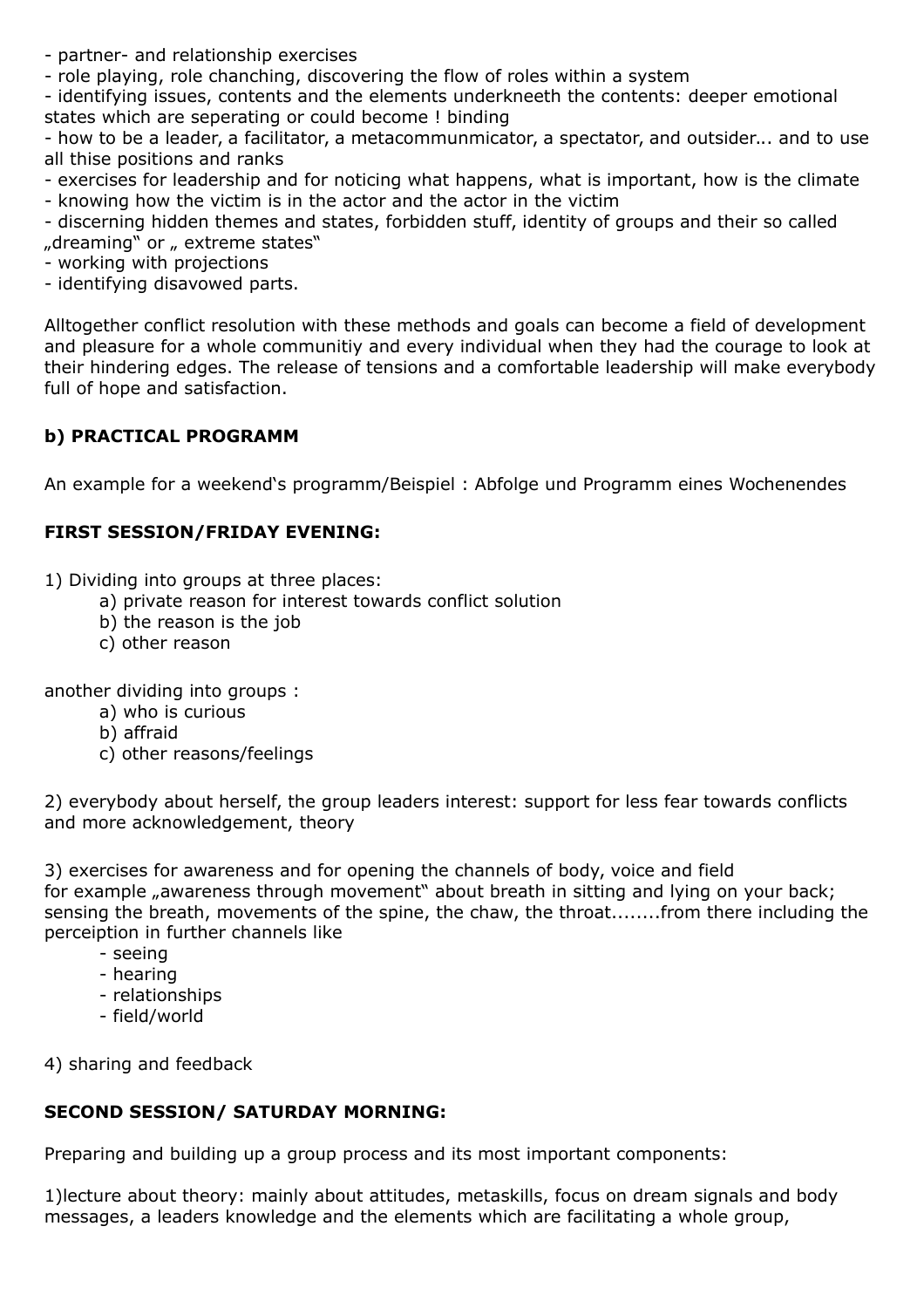- 2) bodywork, movement, exercises on breath or sound (Feldenkrais-Method or other concepts)
- 3) Processoriented Meditation: Exercise for everybody alone
	- $=$  actif
	- = awareness
	- = attention towards: I do not identify myself with which signal, symptom, happening, trouble, pain, person...
	- = in crisis, in illness, in shock, in pain, in relationship problems, when attacked, in extreme emotional states, after trauma... this is a very supportif way of working on yourself alone

see also below: and example of an exercise

4) sharing and opennes towards conflicts which could come to the surface

5) Exercise alone about an inner conflict

The inner conflict can be between two different parts within the individual or opponents, can be between the subject and her partner or chef...(imaginatif work)

- first demonstrations and role plays with for the protagonist, so the whole group can participate
- - then everybody tries alone, feedback, eventually support from the leader towards finishing an inner work

# **THIRD SESSION / SATURDAY AFTERNOON:**

The center: the group process

1) Introduction: The basics of Processoriented Group Work or World Work:

- sorting an issue
- perceiving my role, my feelings, tensions, wishes...........expressing roles, myself, minority roles, advocatus diaboli.....
- metaskills
- skills: Inner work, role changes and fluidity,
- facilitating capacities like stepping out and noting the athmosphere, the hidden figures, supporting every part of the whole,
- leadership
- about attacks and different possibilities how to behave when attacked
- focus on :with what do I not identify myself/ with what does the group not identify ? messages/signals from body and from the field or the world

2) Playing from music and dance for readyness and ease towards the group process AND

theatrical and choric expression of symptoms

From dance theater and dance theater therapy :

We begin with movement and proprioception. Then - still lying on the back or sitting on a chair we use a transformation of a body symptom or illness or other signal into song, music piece and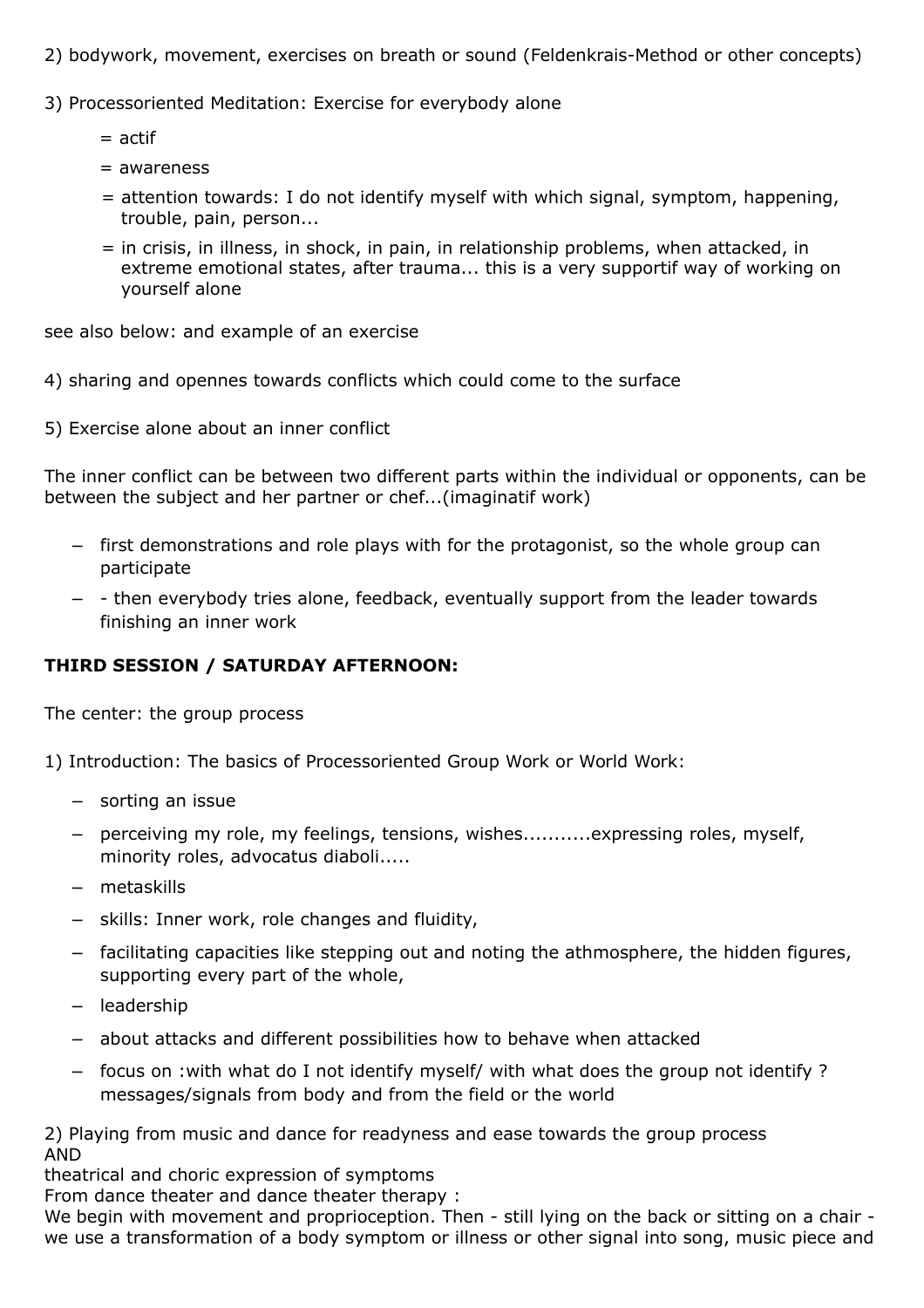form a chorus with a dirigent.

Same procedure with movement. This is of great fun.

3) The central practical group process: After the issue is decided , everybody is free for whatever she wants to express, for example in my last group it began withlove and conflict, people who behave like not belonging to the group.

After a very honest and courageous process of critizism, crying, doubling roles...we worked on the conflict of two people (which happens often):

they so called: holten die Kartoffeln für die gesamte Gruppe aus dem Feuer.

Finally the edge of one woman was : screaming. She felt like screaming, but could not and was looking for a model. Finally we went through and got the message: the need to be loved also in the case of not being adaptiv within the group and demonstrating a disturbing behaviour. Then everybody meditated on her longing about a real love which means she can be however and is loved nevertheless.

4) finishing and feedback; looking towards tomorrow

### **FOURTH SESSION/ SUNDAY MORNING:**

Integration of the main capacities in conflict resolution and using therefore the energy of a body symptom (body language)

1) Sharing about night dreams etc. ( last time there were beautiful appartments; marriages and the love of the adolescence....)

2) Relationship works in couples: as demonstrations and/or exercises.

This is of cours a necessary part of conflict resolution and often needed or happening in the middle or at the end of a group process

3) Processoriented Meditation with a body symptom or with any dream signal see below

- 4) Sharing about the difficulties during this work, about edges and the learning process
- 5) Feedback und Ende.

For example one woman could take home:

"Wie wertvoll Konflikte sind, wenn man sie nicht vermeidet, wie etwas darin lebt, und wie sich Sinnvolles daraus aufblättert"- in ihren Worten.

Ein anderes Feedback: Für manche war es neu, daß wir nicht wie in einer Encountergruppe oder in einem Teamgespräch oder einerTherapiegruppe Raum schufen für alle Themen, alle Begegnungen, Entgegnungen; nicht so sehr für Inhalte oder die berufliche Situation der TeilnehmerInnen, sonder daß zielgerichtet und strukturiert auf das Erkennen der Konflikte hin gearbeitet wurde und hin zu Auseinandersetzung, Rollenspiel und Konfliktlösung bzw. In-Bewegung-bringen einer Stockung.

In der Gruppenareit ist EIN notwendiger skill das Innere Arbeiten der Individuen. Das ist erlernbar. Hier ein Beispiel der Prozess-Methode:

#### **EXAMPLE OF AN EXERCISE/ BEISPIEL EINER ÜBUNG**

Das Fundament, worauf man immer rekurrieren kann, ist die Prozessorientierte Meditation. Sie ist aktiv, fokussiert auf das Unvorhergesehene und Unbeabsichtigte und benutzt die Energie solcher Signale oder Botschaften. Sie bewährt sich in Krisen: für die Krisen selbst und erweist